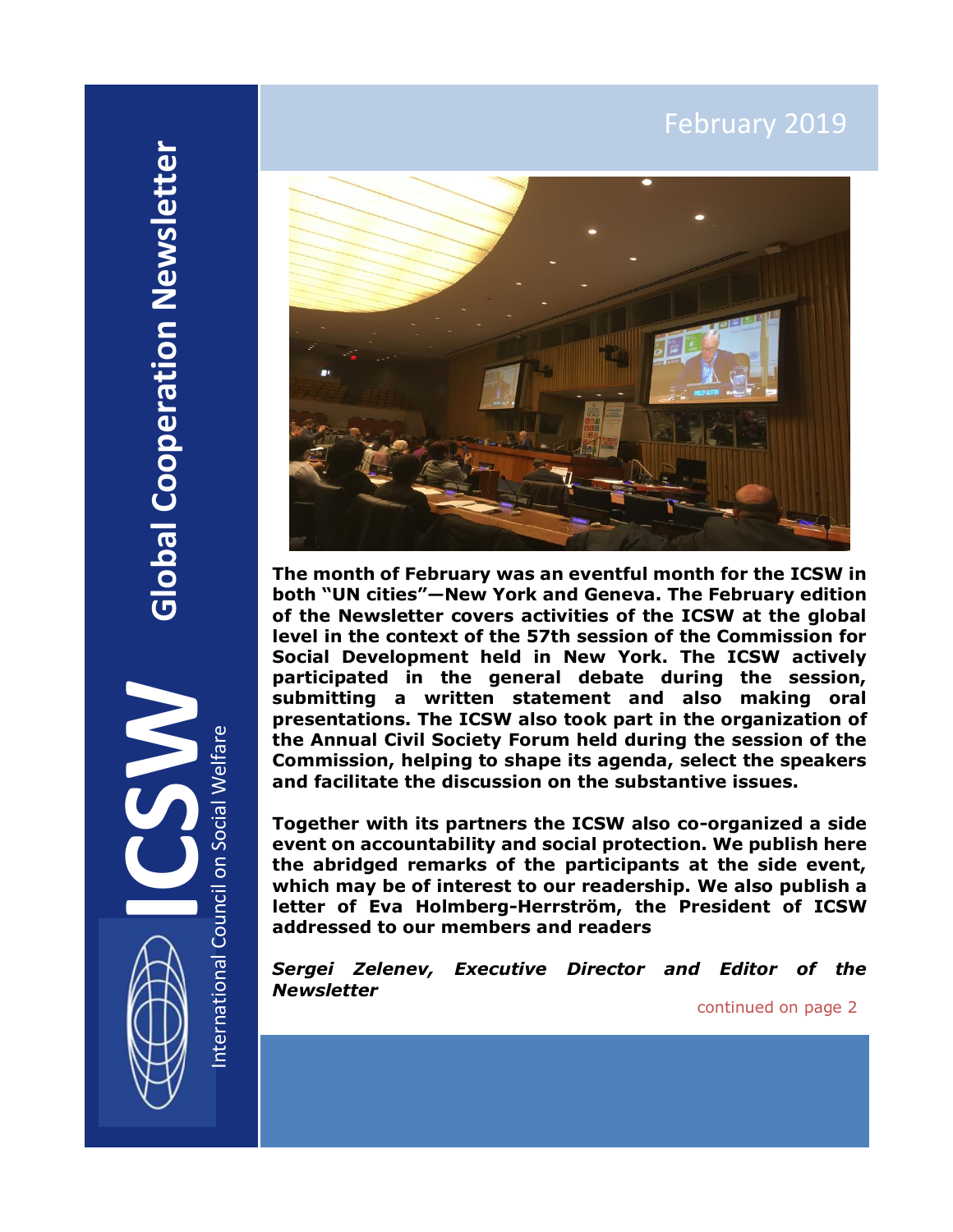### continued from page 1

#### **Message to Members**

Dear Members and Friends,

We are already at the end of February in this new year 2019, meaning that many members of ICSW have celebrated the New Year. The Chinese New Year occurred in the beginning of this month. The delight of being part of a global organisation is mirrored in the difference of our cultures. A difference which forms a basis for learning from each other. At the same time we have as individuals basically similar needs in the right to life, safety, education, work and more: Human Rights.

How these rights are respected globally differ, but we need in ICSW to focus on shared values. All individual rights must be respected and protected. Some individuals are in need for more protection than others. Some groups have seen their rights abused and their protection diminished in a disturbing way the last years, such as women, girls and LGBT persons. I am especially worried by the view of women spreading in the world, maybe because I as a woman always have considered myself equal. But also because I strongly believe in the equality of all humans.

Even in a well run country as my own, Sweden, we see evidence of these tendencies. It is difficult to understand where this is coming from, but phenomenons as expressed in the US president election, Brexit, the *gilets jaunes*  (yellow vests) in France and the growth of right wing populist parties in many countries are telling us that there is a strong feeling of being left behind in parts of the population. And the old saying «When the money runs out, love goes with it» can be put on the agenda again.

How can we in ICSW act under these circumstances?

ICSW has approved the Social Development Goals (SDG) and the Social Protection Floor (SPF) as basis for our work. How can we perform this work? Through our knowledge we can influence authorities and organisations both locally, regionally and globally.

What does our knowledge consist of? It is composed of the experience obtained by members working in the field in different

areas. We will bring this knowledge further through expert seminars and conferences as well as cooperation with other organisations. ICSW at global level has the task to support our councils through education and to canalize the knowledge to the UN level. Many of our councils are not mainstream in their countries so we need to raise our voice. You do not need to be big and strong to be heard and cause change.

Just look at Greta Thunberg who on her own started a Friday school strike for the environment outside the Swedish Parliament in Stockholm. She now has the ear of world leaders, and hundreds of thousands of young people as followers. She is today considered one to the world top 25 youth with influence. I admire her immensely. Not because she is Swedish, but because she looks much further than most teenagers. I think ICSW also possesses a lot of important knowledge that needs to be edited and presented in a global context.

My aim as President, the year to come, is to concentrate on one topic that we illuminate from our knowledge base and present it as a major finding at our upcoming joint world conference in Rimini, Italy in 2020. Within the upcoming European summer this aim will be clearly formulated and communicated.

I wish you all health and prosperity in your work for a sustainable social security for all.

Trelleborg, Sweden, February 26, 2019

Yours truly,

Ga Holmberg Honschom

Eva Holmberg Herrström President, International Council on Social Welfare ICSW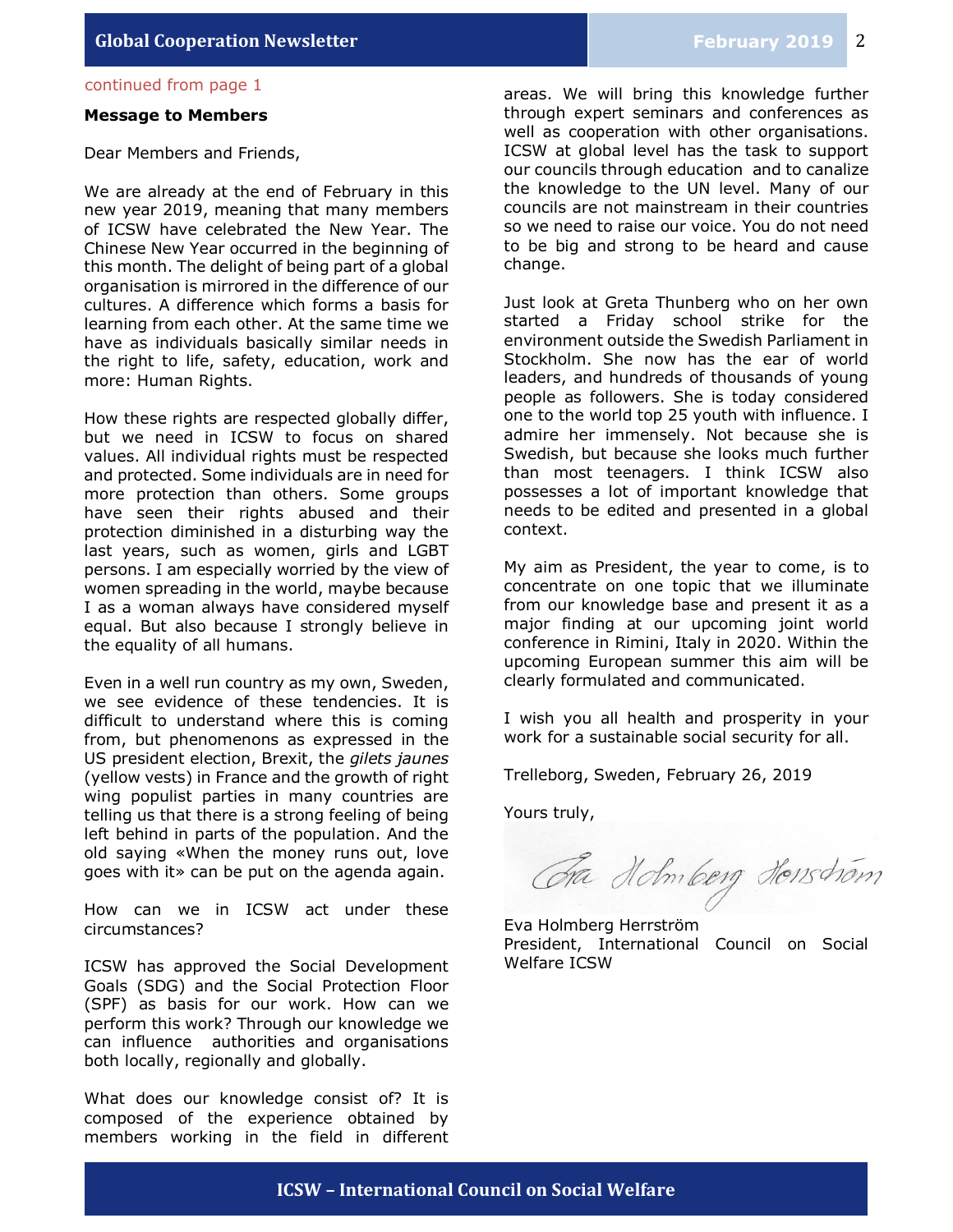

# **SOSTE**

The side event *Accountability Dimension: social protection as a tool for the reduction of inequalities,* co-organized by the ICSW together with its partners within the framework of the 57th session of the Commission for Social Development (CSocD), was conceived with a view to discussing conceptual issues, as well as practical solutions pertinent to the priority theme of the session of the Commission for Social Development. Its aim was to promote reflection, debate and innovative thinking, including on emerging challenges to social protection as a tool for the reduction of inequalities. Apart from the ICSW the co-sponsors of the side event were SOSTE (Finnish Federation for Social Affairs and Health, member of the ICSW), the International Association of Schools of Social Work, the UNESCO Management of Social Transformations Programme (MOST), the African Platform for Social Protection (member of the ICSW), and the Center for Economic and Social Rights ( CESR). The side event was moderated by Sylvia Beales Gelber, Inclusive social development consultant and strategic advisor to the Africa Platform for Social Protection.

The presenters focused on the *accountability* dimension of social protection in designing and delivering accountable social protection schemes and on the links between social protection and human rights in reducing inequalities and explored the role of civil society in social protection accountability monitoring.

The event was designed as a practical step towards strengthening the issue-based approaches of CSocD. The focus on accountability takes account of Agenda 2030's focus on universality and human rights and its call upon the global community to assess,

monitor, evaluate, share and discuss progress towards the implementation of all goals and targets, including target 1.3 on social protection floors.

As shown by the latest evidence and recognized by target 10.4 of the SDGs, social protection is an absolutely critical tool for reducing inequalities, including economic and gender inequalities. To fulfil this role, social protection systems have to be carefully designed and aligned with human rights, so that their redistributive potential is realized, and they should challenge rather than reinforce existing hierarchies and prejudices. Despite the fact that the rights-based approach to social protection has been elucidated further in recent years, the prevailing approach to social protection by governments, major donors and international institutions has not kept pace with those advances. This event explored that tension and highlighted how social protection policies can in fact contribute to fighting inequality and poverty.

Celebrating the 70th anniversary of the Universal Declaration of Human Rights, the participants explored the accountability potential of human rights mechanisms for the universal implementation of social and economic rights that relate to social protection. The speakers addressed how this framework applied to all stakeholders, with duty-bearers and rights-holders being accountable for their roles in implementing the 2030 Agenda within their respective governance frameworks and scope of responsibility.

The importance of data collection practices and pertinent data measurement approaches used at all levels for evidence-based policy making in the field of social protection was also discussed.

**Vertti Kiukas**, Secretary General of SOSTE, Finnish Federation for Social Affairs and Health, Member of the Finnish Delegation to the 57th session of the CSocD highlighted in his presentation many practical aspects of the work that SOSTE is doing on the road towards building a fair and responsible society. His organization supports a socially-oriented economy, with the genuine participation of the society at large, and advocates for the active role of civil society organizations in implementing and monitoring national welfare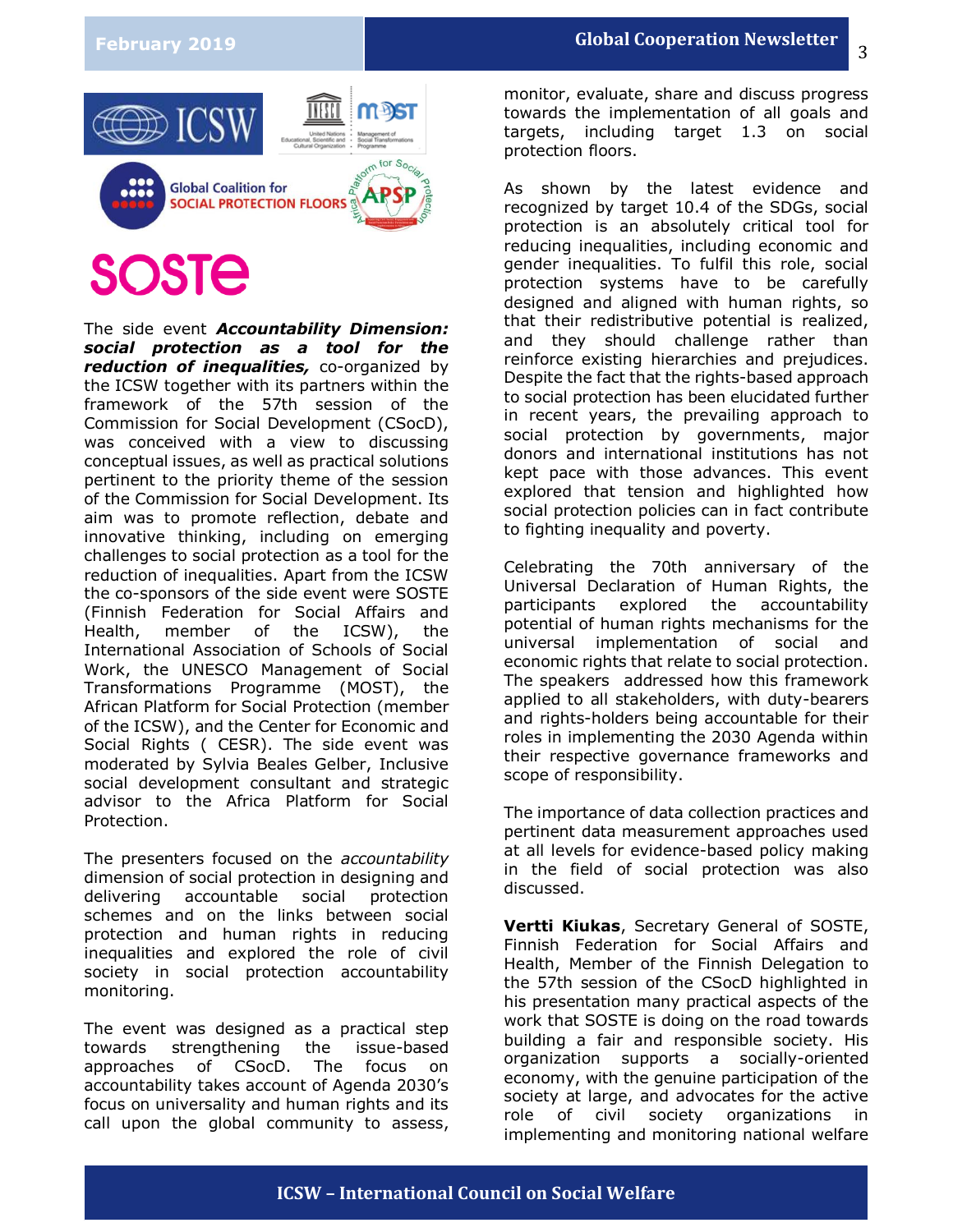entitlements. SOSTE operates at the national, regional and international levels. Its membership in the ICSW facilitates its international activities.

Taking into account that many social investments are, by definition, of a long-term nature, SOSTE is keen to get involved in the monitoring activities dealing with social protection and health initiatives at the very early stage of their inception. SOSTE supports universal social protection schemes and believes that the State should play a decisionmaking role in social services provision, but civil society must have a strong impact in the conceptualization and monitoring of the commitments.

Finland is keen to try innovative schemes of social provision, such as "basic income", carefully considering the implications of such schemes for society as revealed by evidence. Active labour market policy is viewed as an integral part of the national welfare model. Through the years economic policy has prioritized employment concerns and economic growth based on rapid technological change. The growth of the economy has been indispensable for the expansion of the welfare state. The recent reforms have emphasized extensive labour training and re-training schemes, given that the world of work is changing. SOSTE is convinced that long- term success comes when society is socially-bound, healthy and inclusive.

**Professor Lynne Healy**, Main Representative of the International Association of Schools of Social Work (IASSW) at the UN, expressed appreciation of the themes suggested in the side-event concept paper, stressing that all are worthy of exploration. She has chosen mainly two specific themes for comment:

1.The accountability potential of human rights mechanisms for the universal implementation of social and economic rights that relate to social protection,

2. And, briefly, some comments on inequality and measurement challenges

The IASSW is exploring the links between human rights and social protection, also noting the recent 70th anniversary of the Universal Declaration of Human Rights (UDHR). The

UDHR identifies 6 social and economic rights: the rights to health, education, housing, food, work, and social security. Articles 22 and 25 are particularly relevant to social protection. Our current guidepost, the 2030 Agenda, has been lauded by some as promoting a rightsbased approach but has also been harshly criticized for failing to emphasize rights in the wording of the social protection-related SDGs. Philip Alston, Special Rapporteur on Extreme Poverty and Human Rights, has been especially critical of the avoidance of human rights language, suggesting that it is precisely because of the power of the idea of rights. Why, one might ask, should Goal 3 refer to ensuring healthy lives rather fulfilling the right to health, already enshrined in international law?

What is even more concerning is the apparent neglect of human rights data in constructing the accountability and measurement system for assessing SDG progress. States collect vast amounts of data for the Universal Periodic Review and in their states party reports to CEDAW, the CRC, the Convention on Disabilities, and the International Covenant on Economic, Social and Cultural rights—all treaties related to social protection. Can that data be captured and reflected in measuring progress toward the 2030 Agenda, including the social protection targets? Why has that been ignored in developing the accountability system? Last month, Mary Robinson underscored this point in a statement to the Human Rights Council. She said that the weakness of the 2030 Agenda is its use of accountability based on voluntary national reviews, rather than commitments made under the international law of human rights. She urged linkages between the voluntary national reviews (VNRs) and the Universal Periodic Reviews in the High-Level Political Forum.

In discussing accountability, we need to differentiate accountability of effort from accountability of result or impact. The first effort-- can be measured in terms of legislation adopted and programs launched, and the numbers of persons enrolled. A country may adopt a new law or regulation abolishing school fees, for example and cite that as a step forward toward social protection. Results or impact are more difficult to measure. Did the removal of school fees result in increased school enrollment? Do children remain in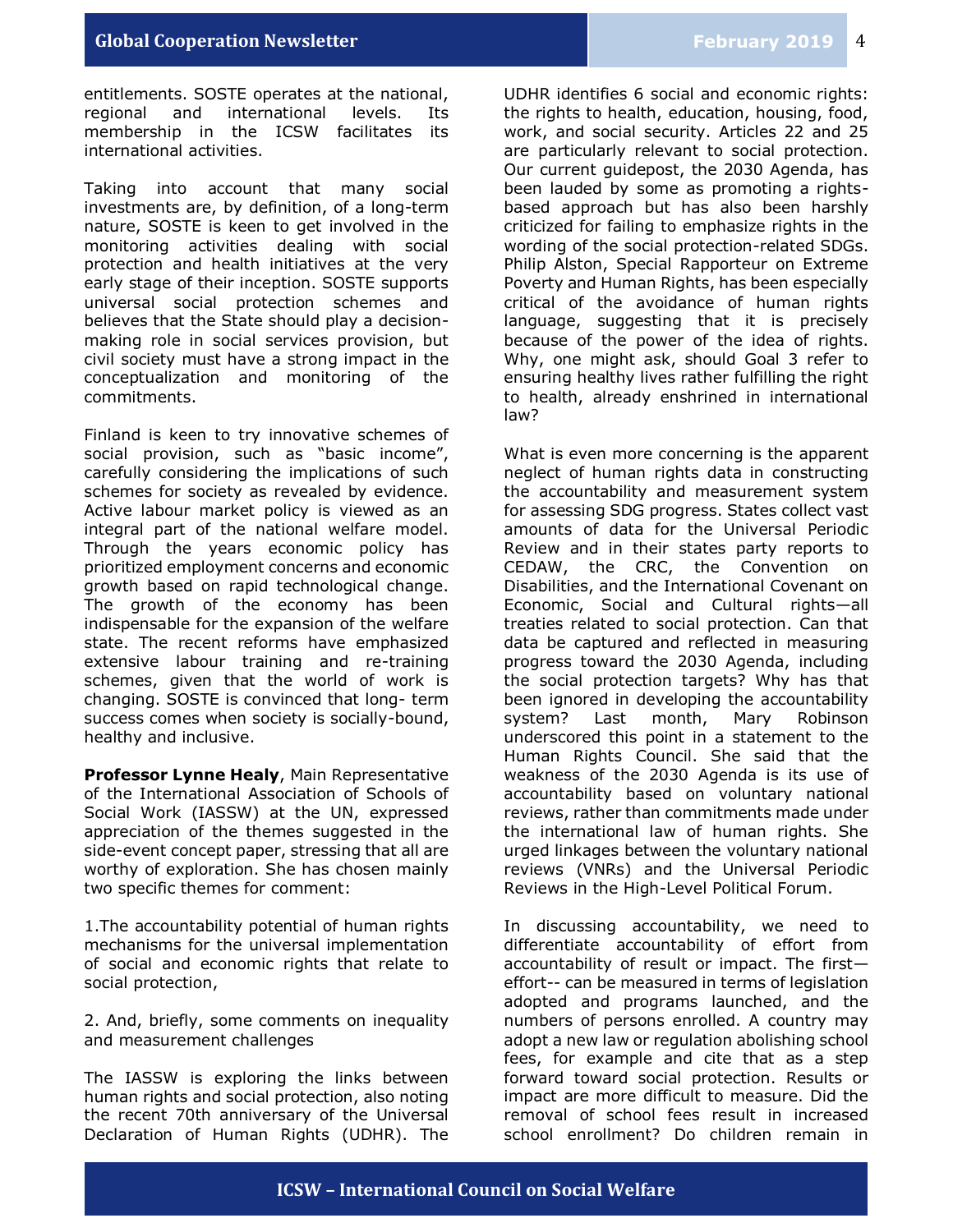## **February 2019**

school? Who benefits—are there barriers that still prevent some children from going to school? Who are those children, and where do the responsibilities for the remaining barriers lie? And for those who go to school and remain in school, what is the quality of their learning? And, as a result of expanded schooling, are inequalities reduced? With each question, the challenges of measurement increase. We learned some lessons from the MDG experience, and we should further explore what can be learned from human rights reporting to inform and improve accountability.

Professor Healy recommended the work of Sakiko Fukuda Parr, Susan Randolph and Terra Lawson-Remer. They have developed an index to measure the fulfillment of social and economic rights, the SERF index. It is discussed in a book published in 2015 (*Fulfilling Economic and Social Rights*, Oxford Press). The SERF index is a summary measure of rights performance by countries emphasizing outcomes in the areas promised in the UDHR. It is highly relevant to the SDGs related to social protection. Indicators are selected to reflect country achievement, using indicators with available data. Because social and economic rights are able to be "progressively realized," the authors have also developed a tool to assess the level of available resources in a country. One of the interesting findings of their work is that for many indicators, performance tends to plateau at fairly low income levels. They conclude, therefore, that although resource constraints are a challenge for the poorest countries, "most poor countries can do much more to achieve higher levels of social and economic rights enjoyment and the lack of resources is not a convincing explanation for the shortfalls in social and economic rights realization" p. 215). This fits with the findings reported in various sessions of this Commission meeting on the affordability of basic social protection provisions, even for poorer countries.

The authors of the book cited are critical of typical reporting in state human rights reports, as they often focus on measuring only effort. As could be argued for some targets, measuring effort would be enough to advance achievements and is indeed better than poorly selected quantitative measures. Professor Healy was particularly concerned about Target 5

3.4, which addresses non-communicable diseases and mental health by seeking "to promote mental health and well-being." The only measure adopted for accountability on mental health is suicide mortality rate. That does not measure mental health promotion and will not encourage countries to improve their mental health social protections. In this case, a better measure would be the adoption of one or more mental health services or campaigns or revisions to existing health programs in order to incorporate mental health.

Finally, Professor Healy added a comment on the challenges of measuring improvements in the levels of inequality. The Grassroots Task Force of the NGO Committee on Social Development is about to launch a survey to measure inequalities at the community level and hopes to obtain data to show whether inequalities are being addressed and have been reduced since 2015. The IASSW found it very difficult to craft questions and to distinguish inequalities from deprivations. The proceedings of this Commission certainly underscore those challenges and have pointed out the need to look at macro-economic factors and their interplay with social and economic realities at the local level. Thus, we have work ahead in seeking to ensure accountability in assessing the impact of social protection in reducing inequalities.

**Cecilie Golden**, Programme Specialist, UNESCO- MOST, stressed that UNESCO has a human rights approach to development, and social protection is seen as a human right. The specific role of UNESCO's Sector for Social and Human Sciences, in which the MOST programme is located, is to promote knowledge, intellectual cooperation and the development of standards in order to facilitate social transformation based on the universal values of justice, freedom and human dignity. The contribution of scientific knowledge and data is essential for contributing to appropriate evidenced-based policies, which is the objective of the MOST Programme.

The specific aim of the Ministerial Forums organized by the MOST Programme is to bring Ministers of Social Development together so as to share knowledge, experience and best practices, contributing to policies informed by research and generated through a multistakeholder dialogue. Ministers are held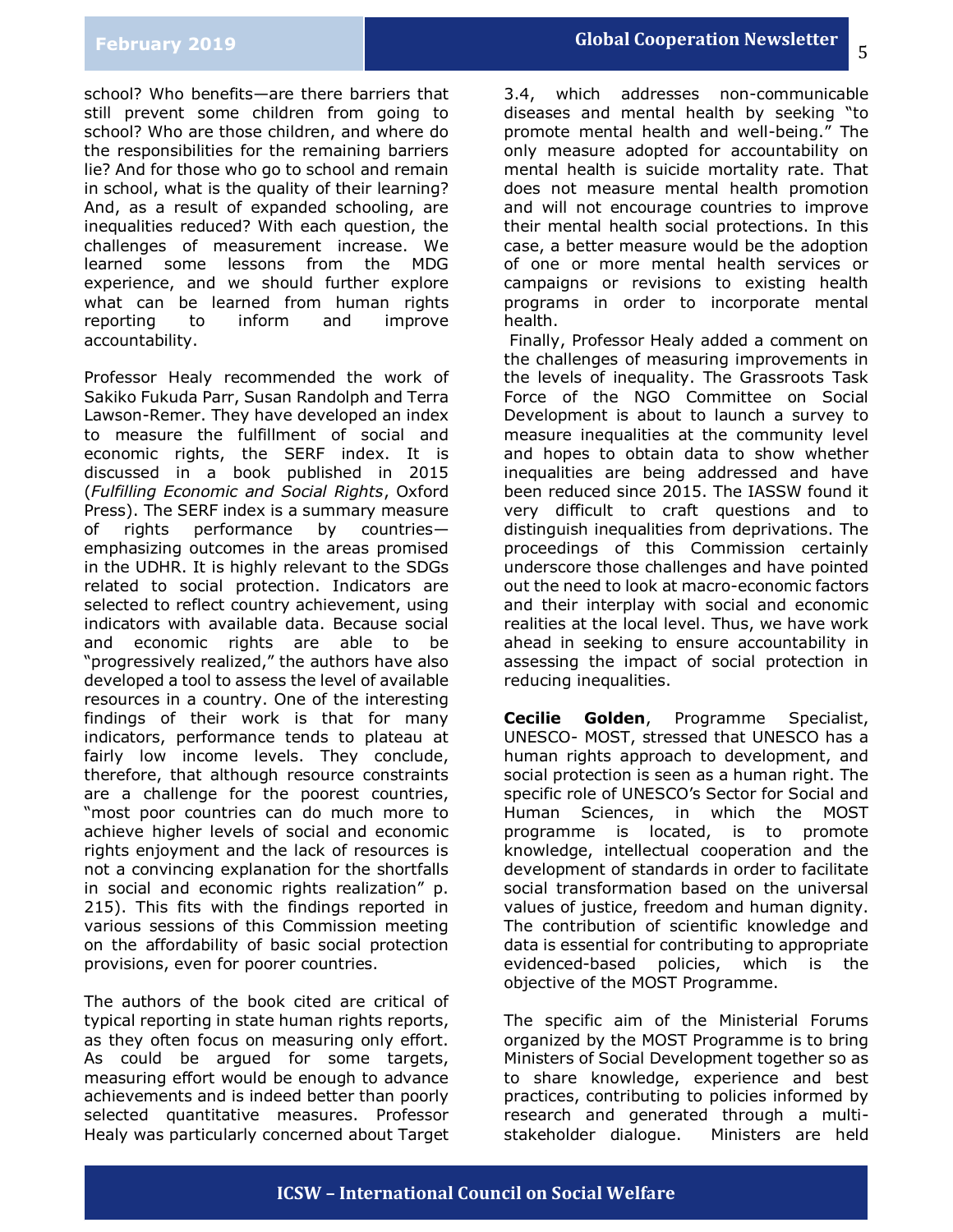accountable for policies in their countries, but other actors can also play an important role in finding the best policy mix, contributing to more effective conceptualization and delivery of social protection. In this sense, there is an urgent need for co-production of knowledge, both vertically and horizontally, which facilitates achieving informed policy-making in the social area, involving civil society at large. Accountability should be extended at every stage, and monitoring done by civil society organizations can play a decisive role in this connection. Mutual accountability matters!

Information was presented on the latest Ministerial Forum focused on "Social Protection Policies in Conflict and Conflict-Affected Arab States". The high–level participants convened in Cairo, Egypt, and underscored the importance of investing in social protection to achieve sustainable human development, given the multiple links between those two areas. Interruptions in service delivery resulting from financial constraints and infrastructure deficits as a consequence of the conflicts, as well as an increase in refugees and internally displaced people who need social protection have been recognized as substantial obstacles.

UNESCO had commissioned a research paper for the Forum, which points out the existing deficit in social science research and data in the region, and which hampers the measurement of the impact of conflicts on poverty, social exclusion, inequality or social protection gaps. On the other hand, spending on social protection schemes and systems has positive long-term effects, mitigating the conflicts in the region, particularly given that the entrenched social ills have devastating impacts on the human condition and development, and could be the trigger for political and civil unrest.

Apart from other initiatives in the area, the Ministers agreed to enhance national social protection policies based on the life-cycle approach and to concentrate their efforts on institutional capacity development. The evidence-based policy-making depends also on collecting quality data, disaggregated on gender, age, disability, geographic location and relevant socio-economic conditions.

**Helen Mudora**, Programme Manager, Africa Platform for Social Protection (APSP), highlighted various aspects of accountability in the context of the mission of the APSP, namely, to create partnerships with civil society and other organizations and to engage with governments and international development agencies to develop and implement social protection strategies and programmes.

Without the obligations set by national legislation and human rights frameworks, and the knowledge of them, accountability is weakened. The work of the Africa Platform for Social Protection demonstrates that monitoring the delivery of social protection services by civil society can help to hold government departments to account with regard to the standards that they have set for themselves. For the Platform, which operates in 27 countries across Africa, accountability is conceived as building the capacity for and knowledge of rights to social protection of both policy makers and the communities that they serve. Bringing the voice and experience of the grassroots and the disempowered to policy-makers improves performance and supports long-term change. The Platform has therefore developed a social protection accountability tool to support communities in their efforts to assess whether payments are made on time and how far people have to travel to payment points and to monitor transparency and the attitudes of civil servants providing the service and the response to complaints. The results of these assessments are taken into consideration in government negotiations about the benefit system that results in improved social protection programmes. Enhancing accountability in the management of cash transfer programmes though citizens' participation in Africa in conjunction with capacity-building within communities to constructively engage with the government and service providers, promoting effective complaints and redress mechanisms, knowledge and awareness creation, data collection—all of these elements have become part and parcel of the strategy of the APSP.

**Sergei Zelenev**, Executive Director of ICSW in his presentation focused on the issue of social guarantees in the context of comprehensive social policy. While social guarantees to citizens can be provided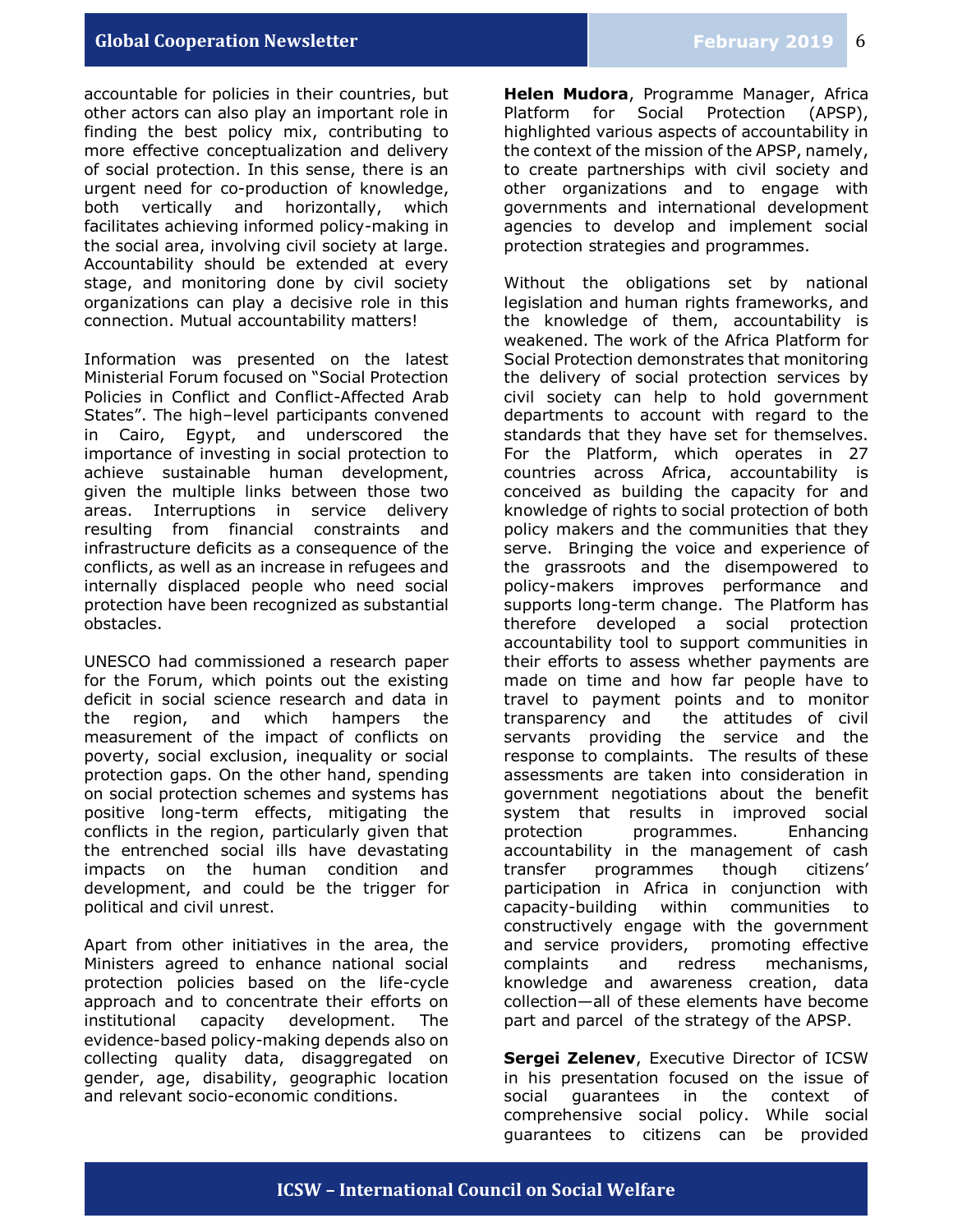7

exclusively by the state, using constitutional provisions or some other existing legal norms that define such guarantees and respective entitlements, the role of civil society is crucial in service delivery, the setting of higher standard of services, and monitoring the effectiveness of service provision and social spending at large.

A comprehensive, holistic approach to social policy, with equity considerations at the core, requires the integration of economic and social objectives at its inception. The socio-economic objectives of public policies-- from the reduction of poverty to ensuring environmental sustainability- should ideally form an indispensable part of any macroeconomic package, when such indicators as inflation targets, revenue increases or fiscal deficits are discussed at the inception stage. Under such framework the choice of policy instruments should be facilitated by using interdisciplinary analytical methods, where comparing tradeoffs is part of the policy package conceptualization. When social guarantees are provided through exiting legal norms and represent part of the social contract, such guarantees could be seen an important instrument for building opportunities in society, strengthening human capital and facilitating equitable growth and upscale mobility.

As well known to specialists, ILO Social Protection Floors Recommendation 202 - based on a rights-based approach-- envisions four social security quarantees, $<sup>1</sup>$  as defined at</sup> the national level, and also speaks about the mechanism for the "progressive realization" of those standards within a social guarantee framework. In this sense Recommendation 202 builds upon the principle of the "progressive realization" of social and economic rights enshrined in the International Covenant on Economic, Social and Cultural Rights, (ICESCR), stipulating that governments should be proactive in strengthening the enjoyment of rights over

> <sup>1</sup> 1. access to essential health care, including maternity care;

j

time (or, in the words of the ICESCR, should take steps in "achieving progressively the full realization of the rights recognized . . . to the maximum of available resources".

The recognition of the social guarantees framework facilitates converting abstract notions of rights—in this case social and economic rights-- into tangible standards that are pertinent to service delivery. At the same time the existence of entitlements stemming from certain legal provisions should be seen in conjunction with legal provisions for redress; otherwise, the promised service delivery may not even happen.

If social guarantees are a well-established part of the social contract, well- recognized and maintained, they facilitate social dialogue, with monitoring and accountability as part of the policy process. There has to be a commitment on the part of duty-bearers (governments) to effective delivery in accordance with entitlements and equity.

That's why the availability of effective means of redress plays such an important role in the system of democratic governance and service delivery. When governments fail to deliver services to which they have committed themselves, owing to resource constraints or organizational problems, such a situation cannot but compromise the idea of social guarantees. If the systems of redress are weak or non-existent, the realization of socioeconomic rights becomes highly problematic.

**Kate Donald**, Director of Economic and Social Policy, Center for Economic and Social Rights in her presentation focused on some specifics of a human rights approach in the context of social protection debate. While this debate is welcome, it is important to note that sometimes the human rights language has been co-opted by a lot of major actors in the social protection space, whose actions and policies are not necessarily aligned with human rights. Social protection/social security has

<sup>2.</sup> basic income security for children, providing access to nutrition, education, care and any other necessary goods and services;

<sup>3.</sup> basic income security for persons in active age who are unable to earn sufficient income, in particular in cases of sickness, unemployment, maternity and disability;

<sup>4.</sup> basic income security for older persons.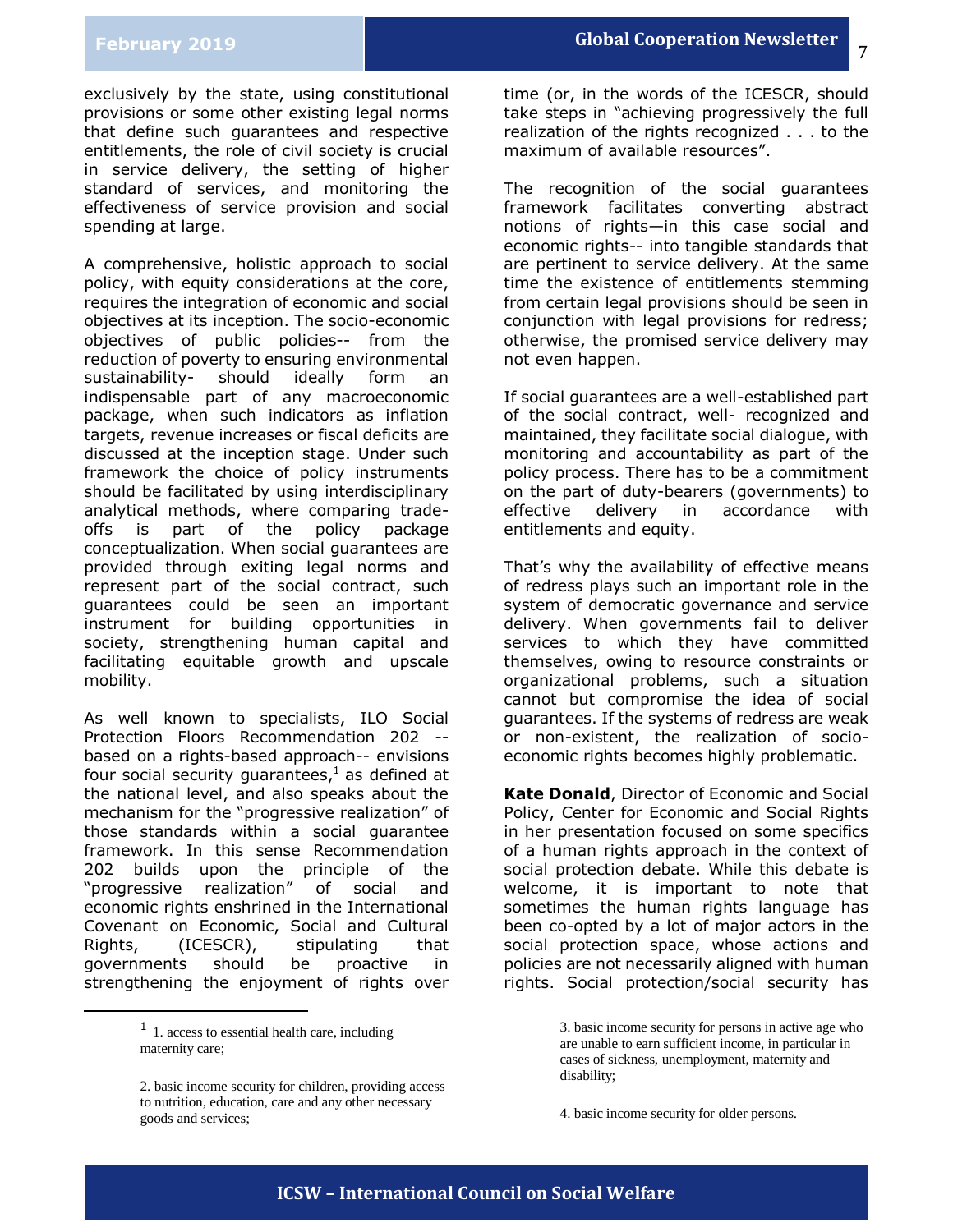been recognized as a human right in the major international documents such as the International Covenant on Economic, Social and Cultural Rights (ICESCR).

Citing the existing evidence, she underscored that social protection is crucial for reducing economic inequality. For example, in OECD countries 1985-2005, direct income taxes and social transfers reduced income inequality by about one third, with non- means-tested social transfers including public pensions and child benefits accounting for the bulk of this redistribution in most countries. In South Africa, social protection measures introduced by the government reduced the Gini coefficient from 0.63 to 0.60 in 2000. Social protection measures can also be crucial for tackling gender inequality.

What is important is a holistic approach to social protection: a lot depends how social protection schemes are designed and implemented. If done badly, such schemes can leave certain inequalities untouched, or even exacerbate them. For example, some seminal studies on Latin America confirm gendered impact of conditional cash transfer programs, reinforcing stereotypes about women's caring role and increasing their burden of unpaid care work (see e.g. Tara Cookson, *Unjust Conditions*).

From a human rights perspective, universal social protection programs are best. They equalize upwards, reduce social stigma, and minimize exclusion errors - which are a huge problem in many targeted programs. For example, in CESR research with partners in [Egypt,](http://progressegypt.org/) we have found that the three major SP programs together [cover only about 49%](https://www.progressegypt.org/en/indicator.html#cash-transfer) of those considered poor. Two of these are targeted cash transfer programs, supported by IMF and World Bank. One was found to have a 59% exclusion error.

Recent [research](https://www.developmentpathways.co.uk/news/effective-ways-to-reduce-child-poverty-and-targetings-record-of-failure-under-spotlight/) from Development Pathways highlights the inefficiency and inaccuracy of targeted programs – even ones conventionally considered success story. Also, targeted programs can worsen outcomes for nonbeneficiaries – see for example recent [research](https://openknowledge.worldbank.org/handle/10986/29557) findings in Philippines, showing that targeted CCT worsened stunting for local nonbeneficiary children.

However, despite mounting evidence, and the lip service paid to universality, it is this targeted approach that is being pushed by World Bank and IMF, as well as many governments. This approach - prioritizing targeting, means-testing and various conditionalities - is not human rights-based, despite their appropriation of some of the language of the human rights. Their approach is based on the 'safety net' idea, which essentially seeks to provide minor reparations for those affected by the worst ravages of the prevailing neoliberal economic model or the austerity pushed by these same institutions, through what has been termed "[social bribery](http://inequalities.sidint.net/soear/data/outlooks-on-inequalities)" (by SID).

To be truly transformative and rights-based, social protection needs to be part of a wider, redistributive economic model that prioritizes substantive equality.

For example, in order to ensure that social protection programs are redistributive, we need to examine how they are funded. (In compliance with ICESCR obligation of devoting maximum available resources to the progressive realization of economic, social and cultural rights (art 2.)). If they are funded through regressive taxation, for example, their potential to tackle inequalities will be thwarted. Brazil is a particularly salient example of this phenomenon.

To conclude, one can highlight three features of a human rights approach to social protection that are particularly relevant in the context of inequality reduction.

1)In essence, a focus on human rights makes the difference between the palliative, "safety net" approach which essentially distributes crumbs to the poor to make up for the way the economic model has failed them, and **universal**, comprehensive social protection that explicitly aims to **redistribute** resources, opportunity and power.

2) Need to put **dignity** at the heart of SP design and implementation, and make SP '[shame-proof](https://twitter.com/barrantesa27/status/1094974282667646982)'. This means getting rid of conditionalities and sanctions, and moving away from myths of "undeserving poor" and "dependency".

3) Necessity for **accountability** mechanisms represent a core part of human rights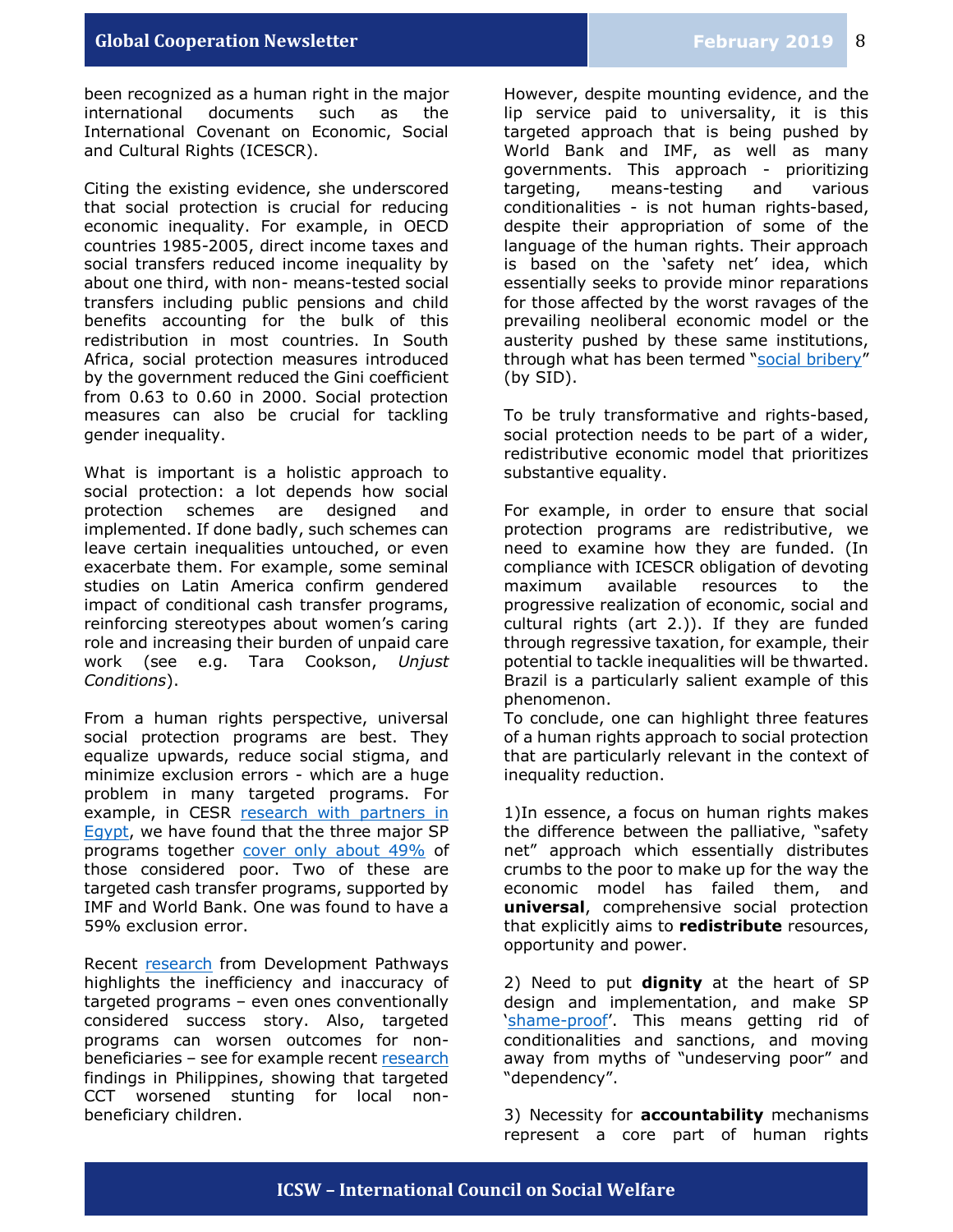9

approach. These mechanisms are important for many reasons, not least because they can help us identify inequalities and disparities in how social protection schemes are being experienced by rights-holders. These are often invisible otherwise.

### **Social protection week in Geneva**

Geneva once again stood out as a global community hub for rights-based humanitarian and social development throughout February 2019.

Events related to **Social Protec**tion scheduled early in February 2019 included the annual **Social Protection Inter-agency** Cooperation Board (SPIAC-B) meeting that takes place alternatively in Geneva and New York. The meeting of the Board was associated with a series of other meetings, of SPIAC-B committees and working groups, as well as with the OECD's **High Level Conference - Together to achieve Universal Social Protection by 2030** to promote the **Global Partnership for Universal Social Protection (USP2030)** the 3-day **International Conference on Universal Child Grants** driven by UNICEF and the Overseas Development Institute in partnership with the ILO.

Dr **Odile Frank**, Special Representative of the ICSW at the UN Office in Geneva and the Specialized Agencies in Geneva reported on some key details of the above activities in Geneva.

The full text of her article is published on our website—ICSW.org